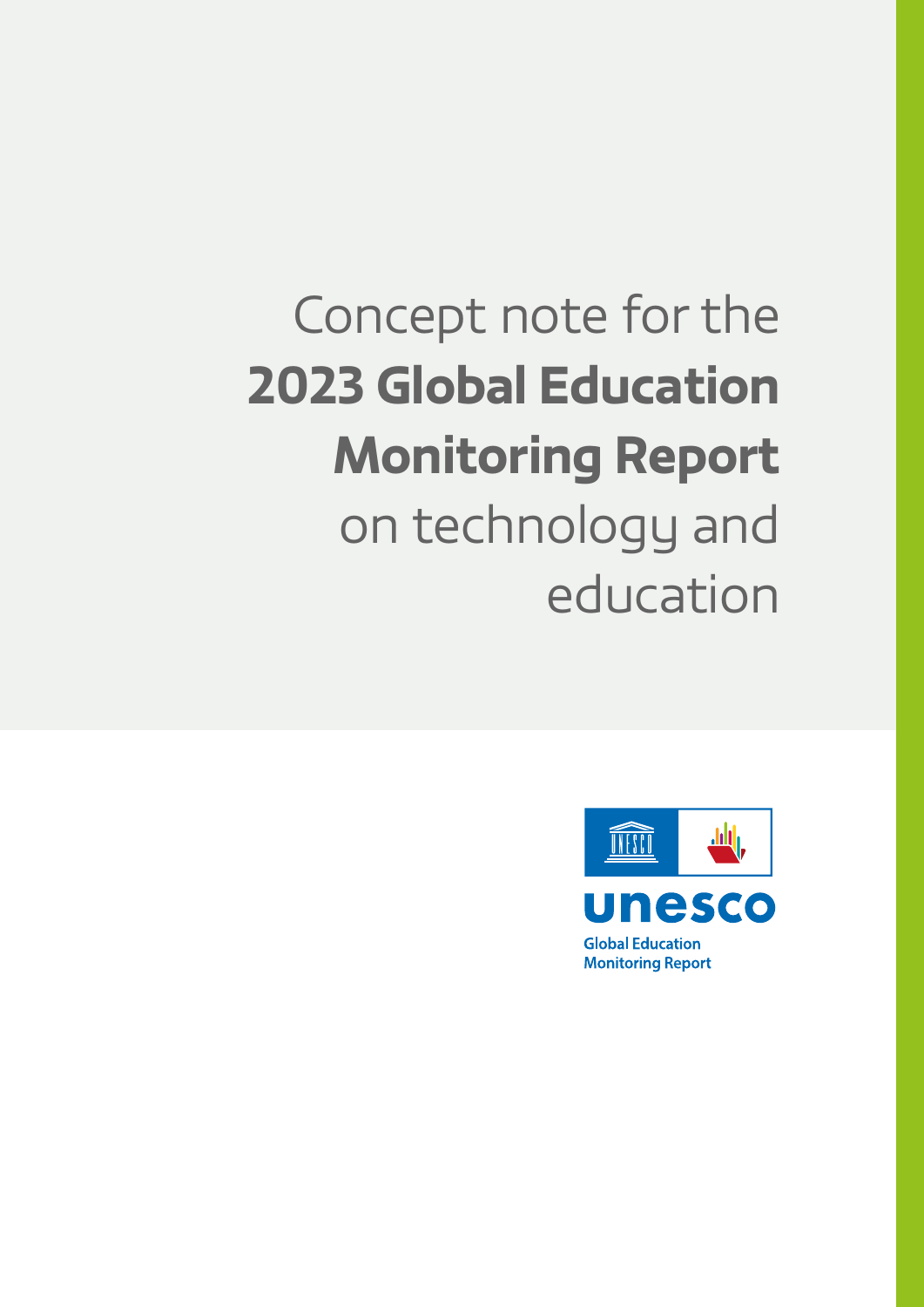The Global Education Monitoring Report (GEM Report) is an editorially independent, authoritative and evidence-based annual report published by UNESCO. Drawing its mandate from the Incheon Declaration at the World Education Forum and the Education 2030 Framework for Action, it is the international community's tool for monitoring and reporting on:

- **Progress towards the education targets in** the Sustainable Development Goals (SDGs) adopted by the United Nations Member States in September 2015
- **The implementation of national and international** strategies aimed at contributing to the achievement of SDG 4, the global education goal.

Accordingly, the GEM Report contains a monitoring part, which primarily reports on progress made on each of the 10 SDG 4 targets, and a thematic part, which focuses on a key topic for the achievement of SDG 4, decided upon by the GEM Report's international Advisory Board. This concept note introduces the proposed scope and approach of the 2023 GEM Report on the theme of technology and education. It is a working document, intended to provide a basis for consultation, stimulate discussion and elicit feedback from the report's multiple stakeholders.<sup>1</sup>

Technology refers to the application of scientific knowledge in any sphere of life. Education is commonly associated with applications of information and communications technology, known as education technology, which will be the main focus of this report. But other technologies – construction, energy and transportation – also have relevant applications in education.

Three attributes of education technology indicate its complexity. First, it takes many forms. It is an array of overlapping, integrated and independent tools. It is a computer, a book, a writing instrument, an encyclopaedia, a map, a file cabinet, a display device, a TV, a microphone, a camera, a phone, a radio and a tutor. It may be one-to-many, one-to-one or peer-to-peer technology. It may be professionally produced or have user-generated content. It may be specific to schools and place-based or it may transcend time and place. Each modality constitutes education technology but also has different manifestations, challenges and qualities that define its possible uses. Each demands distinct infrastructure, design, content and pedagogy, and each may promote different types of learning.

Second, education technology operates in many ways. It delivers content, creates learner communities and connects teachers with students. It provides access to information. It gathers, analyses and reports data and builds visual, cartographic and statistical models. It may be used for formal or informal learning and it can assess what has been learned. It may require students to learn alone or with others, online or offline, stand-alone or networked. It is used as a tool for productivity, creativity, communication, collaboration, design and data management. Like any complex system, it is composed of infrastructure and materials and involves people in different roles. And it is dynamic, constantly evolving at a rapid pace.

Third, for all their diversity, education technologies are increasingly integrated. The convergence of technologies, such as applications and devices, the rapid development of new technologies, the movement of applications onto the cloud and the protean nature of the internet often mean that attempts to differentiate, categorize and measure them are in vain.

This note reviews how technology in education is described in the Incheon Declaration and the Education 2030 Framework for Action, the foundational documents of SDG 4, and how its relevance has increased in the context of the COVID-19 pandemic. It then discusses the often bitterly divided views of the role of technology. The note then outlines (i) key challenges in education to which appropriate use of high technology and low technology can offer solutions, while recognizing that other applications of technology may also be detrimental and (ii) system-wide conditions that need to be met for technology in education to reach its full potential. Selected examples of other technologies and the role they can play in education are also discussed. Finally, the next steps in the preparation of the report are listed.<sup>2</sup>

## THERE ARE GREAT EXPECTATIONS FOR TECHNOLOGY IN SDG 4

The achievement of SDG 4 is dependent on opportunities and challenges posed by technology. The Incheon Declaration was explicit: 'Information and communication technologies (ICTs) must be harnessed to strengthen education systems, knowledge dissemination, information access, quality and effective learning, and more effective service provision' (§10). The Education 2030 Framework for Action called on education sustems

1 The concept note draws on a commissioned think piece by Mary Burns available on the GEM Report website.

2 Regional editions of the 2023 GEM Report may focus on South-eastern Asia and the Pacific.

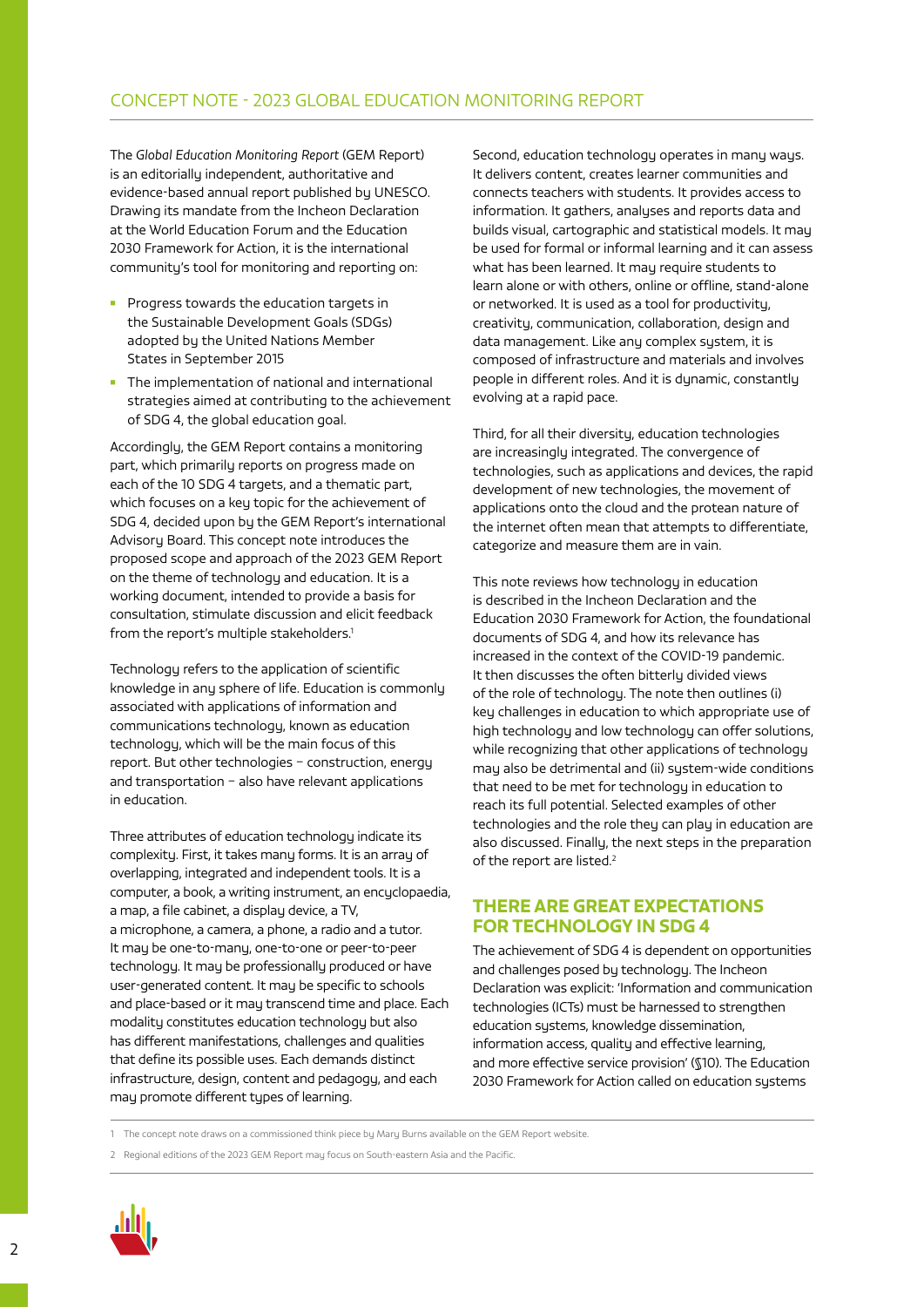to be 'relevant and respond to … technological advances', helping children, youth and adults to develop the 'flexible skills and competencies they need to live and work in a … technology-driven world' (§6). The existence of 'relevant teaching and learning methods and content … taught by well-qualified, trained… teachers … supported by appropriate information and communication technology' (§14) was elevated to a criterion of education quality.

Selected SDG 4 targets refer to technology. A 'tertiary education system supported by technology, open educational resources and distance education can increase access, equity, quality and relevance' (§14), therefore, target 4.3 calls on policies and programmes for the 'provision of quality distance learning … with … use of technology, including the Internet, massive open online courses and other modalities … to improve access' (§45). Target 4.4 on skills for employment, decent jobs and entrepreneurship is monitored through two technology-related indicators: the proportion of youth and adults with ICT skills (indicator 4.4.1; self-reported) and with at least a minimum level of proficiency in digital literacy skills (indicator 4.4.2; directly assessed).

Technology is presented as a potential contributor to equity under target 4.5, where 'distance learning, ICT training, access to appropriate technology and necessary infrastructure' can 'facilitate a learning environment at home and in conflict zones and remote areas, particularly for … marginalized groups' (§57). Mobile technology 'holds great promise for accelerating progress' towards target 4.6 on adult literacy (§59). Under target 4.a on learning environments, countries are invited to ensure that 'every institution … has … appropriate learning materials and technology' (§66). The relevant indicator on the proportion of schools offering basic services (4.a.1), includes access to the internet and computers for pedagogical purposes, and adapted materials for students with disabilities.

Finally, under target 4.c, the Framework for Action reminds countries to provide teachers 'with adequate technological skills to manage ICT and social networks, as well as with media literacy and source criticism skills, and provide training on how to address challenges of pupils with special education needs' (§74).

In brief, these documents capture five distinct channels through which technology affects education:

**Input: Ensuring the provision, operation and** maintenance of technology infrastructure in education, such as computers or internet connectivity, at school or at home, requires

considerable capital investment, recurrent expenditure and procurement skills.

- **Means of delivery: Teaching and learning stand** to benefit from education technology. But the fast pace of technological change and control of evidence by technology providers makes it is difficult to know which technologies work best and under what conditions.
- Skill: Education systems are being called upon to support learners at various levels to acquire digital and other technology skills, raising questions on content, the best sequence of relevant courses, appropriate education levels and provider modalities.
- **Tool for planning: Governments are encouraged** to use technology tools to improve the efficiency and effectiveness of their education system management, for instance, collecting information on student behaviour and outcomes.
- **Social and cultural context: Technology is affecting** all spheres of life, expanding opportunities for connection and access to information but also posing risks to safety, privacy, equality and social cohesion.

#### COVID-19 HAS BEEN A TOUCHSTONE FOR THE ROLE OF TECHNOLOGY IN EDUCATION

The onset of the COVID-19 pandemic has accelerated the need to apply technology in education. School closures have forced governments to use distance education to not interrupt learning. Radio and television programmes are being used in poorer countries, some of which have never stopped using these tools for reaching remote populations. Even low-technology approaches, however, have little chance of ensuring learning continuity for all. Among the poorest households in the poorest countries, few even own a radio, let alone a television. Mobile phones are more commonly owned, but the cost of information exchange required for meaningful education content can be prohibitive. Even when schools provide distance learning, other challenges negatively affect disadvantaged students' opportunity to learn: reluing on the support of parents and guardians with little or no education; living in a home environment without a quiet place to study; being assigned household chores and other work; and lacking the means to have special educational needs fulfilled.

Online learning platforms, enabling synchronous or asynchronous learning, are being mobilized in almost all countries but best practices are mainly followed in the richest ones, where there is not only high ownership of devices and fast internet connectivity but where investment in platforms had gradually grown to be able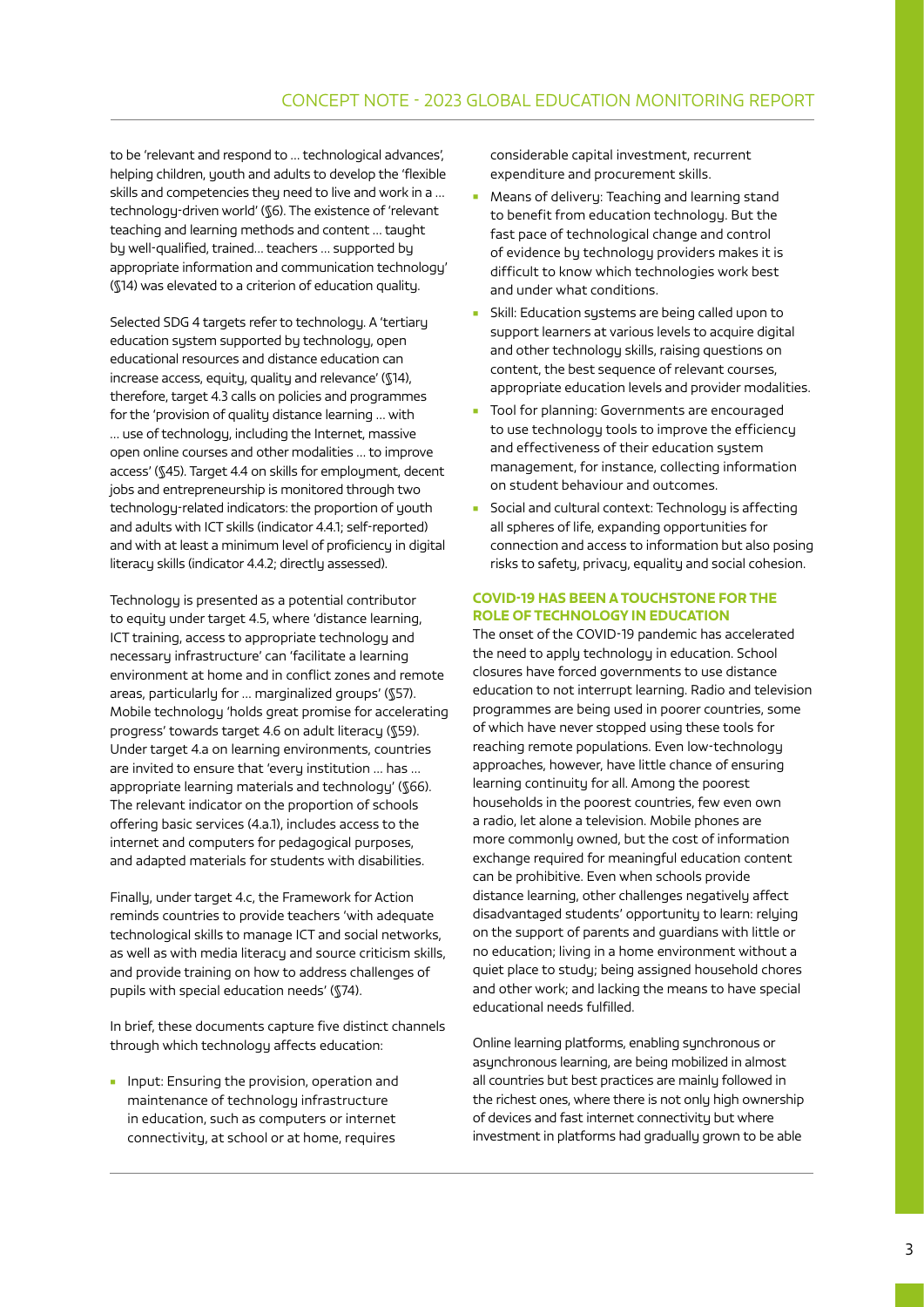to accommodate a rapid increase in users. But even in these countries, the digital divide means that many students and teachers do not have adequate internet connections and the right equipment, necessary skills and appropriate study environments to take advantage of these platforms' potential. It was always going to take time to transition to technology being part of the daily education experience for all. Most teachers and school administrators had to switch overnight to new tools to deliver lessons, distribute content, correct homework and communicate with students and parents. Working from home is compromised for those who had to look after children. The introduction of hubrid and blended learning further challenges students and teachers.

# THE ROLE OF TECHNOLOGY IN EDUCATION DIVIDES

Education technology generates passionate debate. At the risk of misrepresentation, we can describe two fictional sides. 'Technophiles' note the great changes that technology has brought to the world, including to employment. Driven by excitement and idealism, they marvel at how technology pushes frontiers in all domains of life. They advocate for education to embrace the latest advances, from hardware and gadgets to software and apps. They lead the way in experimenting with these opportunities, seeing technology as the inevitable way forward to which education should adapt. They argue that almost every disruptive technology in the history of humanity has been actively fought by established orders.

'Technosceptics' argue that education and learning are not about automation. They oppose the domination of the education agenda by technology providers and feel more comfortable with existing pedagogical tools, tested by time. They advocate banning smartphones in schools and are concerned by potential addiction, gamification, commodification, alienation, bullying, surveillance, security and control. They might not deny that technology is changing daily lives but favour preserving education as a safe haven. They are sceptical that technology provides opportunities to radically reimagine education. They point instead to education and learning being a timeless human endeavour.

A synthesis of these two different worldviews is the challenge facing education systems today. The debate is cacophonous and contradictory. The same terms are being used by the proponents of each view. Is technology leading the way for democracy in education by potentially offering unfiltered access

to all human intellectual output for all at the hit of a button; or is it posing a grave threat to democracy through the unprecedented ability for a few to control the content that reaches the many? Does technology offer countless opportunities or is it being monopolized, reducing opportunities, on a technology-dependent trajectory from which there will be no return? Does education technology help countries leapfrog stages of development and promote equality; or does it exacerbate inequality – between and within countries? While there are those who favour embedding technology-related competencies in young children's care and education, others urge caution, calling for more research into the effects of technology's exposure on young children's cognitive, social and emotional development.

Technology is evolving at a breakneck speed. Those who lead technological developments are always a step ahead of those who can provide reflection and evaluation, on their applications and negatives consequences and those who need to take relevant decisions on legislation, policy and regulation. Uncertainty over the direction technology is taking fuels anxiety that most people will be left behind.

Research on technology in education is as complex as the technology itself. Time and again, research shows that the promise of education technology is not being realized to its full potential, dashing hopes of major impacts. And yet research is needed: Who stands to benefit from the early adoption of particular technology? Is it at the expense of the common good? Are results influenced by commercial interests, indeed by those who created the technology?

This is not an easy task. Studies evaluate experiences of learners of various ages using different methodologies applied in contexts as different as self-study, classrooms and schools of different sizes and features, non-school settings and at system level. Findings that apply in some contexts are not always replicable elsewhere. While some conclusions are being drawn from long-term studies as some technologies mature and the dust around them settles, the seemingly endless stream of new technology products makes definitive conclusions impossible, calling for research to continue. Another challenge is that technology has multiple education benefits that are not easily measured empirically, given technology's ubiquity, complexity, utility and heterogeneity. But absence of evidence of benefits does not mean that there are no benefits.

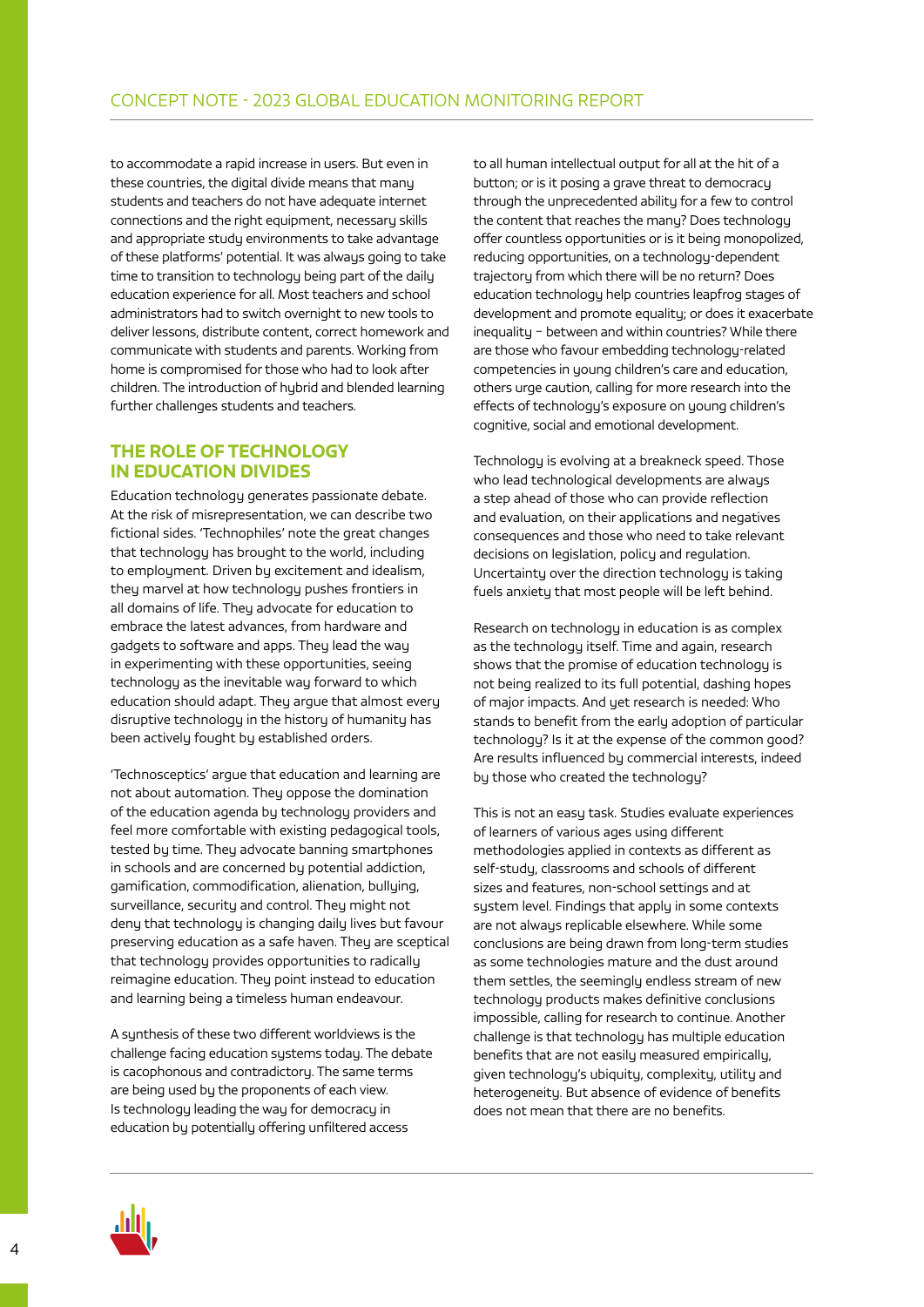# WHAT EDUCATION PROBLEMS CAN TECHNOLOGY ADDRESS?

Instead of taking technology as the starting point, as is often done, the primary focus should be on the kind of education we want and the major challenges that we are facing to fulfil this vision. Only then should we ask the question of whether and how technology can help overcome these challenges. This requires setting criteria to judge the contribution technology can make to education in order to separate hype from substance.

## ACCESS, EQUITY AND INCLUSION

Technology's capabilities offer education systems tools to overcome longstanding inequalities along two key dimensions: reaching disadvantaged populations and ensuring content reaches all learners in more engaging and cheaper formats.

#### Access for disadvantaged groups

How can we provide education to all hard-to-reach learners?

Education systems, which have struggled to reach several groups of disadvantaged learners, have found in technology a powerful tool to overcome constraints:

- **•** Delivering education to remote populations has relied upon the application of technology, from radio and interactive audio instruction to today's online learning platforms, massive open online courses and virtual schools.
- Massive open online courses, zero cost university degrees and microcredentials have also offered education access for populations who may be constrained in several other ways, including by time.
- **Education in emergencies can greatly benefit from** technology, which has been applied to overcome distance, lack of resources and exclusion from formal learning opportunities.
- **Technology has opened doors to learners with** disabilities and special educational needs. Assistive technologies have offered inclusive means of representing information, expressing knowledge and engaging learners. They have been used to personalize learning to accommodate students' differing and sometimes conflicting needs.

The COVID-19 pandemic has tested the capacity of distance education to ensure learning continuity at system level, even at global scale. It has shown that access to technology, a condition discussed later in this note, remains a challenge, especially among the disadvantaged populations for whom technology is meant to provide a solution.

But there are other gaps, even among those who in principle have access to technology. Women are less likely to use ICT for basic purposes, let alone for computational or coding purposes. Stereotypes of women as possessing fewer digital skills and less self-efficacy can prevent more girls than boys from developing related competencies. Women and girls are also less exposed to opportunities to acquire digital skills at work and in education.

#### Access to content

How can more knowledge reach more learners in more attractive and cheaper formats?

Technology provides major logistical support for teaching and learning. It functions as a tool of access, dissemination, enhancement, replacement and automation. It can be used to locate and assign resources to accomplish an assignment and ensure access to multimodal content. With unlimited storage capacity, web pages and digital readers have replaced books and can make reading more accessible. But teachers and students need access to content and resources. Development of content is costly, particularly for self-paced and asynchronous online courses, where high-quality content is needed. Across the globe, ministries of education and schools develop content in various ways, from purchasing materials from international media companies to developing their own content with local universities, media and designers.

The open education movement has emerged in response to the cost of content and commercialization of previously free content and platforms, which can threaten access to quality learning opportunities for all. Defined by the principle that access to knowledge should be free, open and of high quality for all learners, the movement is aligned with concepts such as open access, open data, open assessments, open pedagogy, open software and crowdsourcing. Its most important element is open education resources, in digital or analogue media, that are in the public domain or have been released under an open licence that permits no-cost access, use, resharing, adaptation and redistribution by anyone with no or limited restrictions.

Such resources can be remixed and redistributed, so developers can repurpose, translate and localize materials, addressing the needs of under-represented communities, empowering them to create their own content, appropriate to their experience and cultures, including in languages the students and their teachers speak even in the most marginalized communities. Such resources emerged in tertiary education in high-income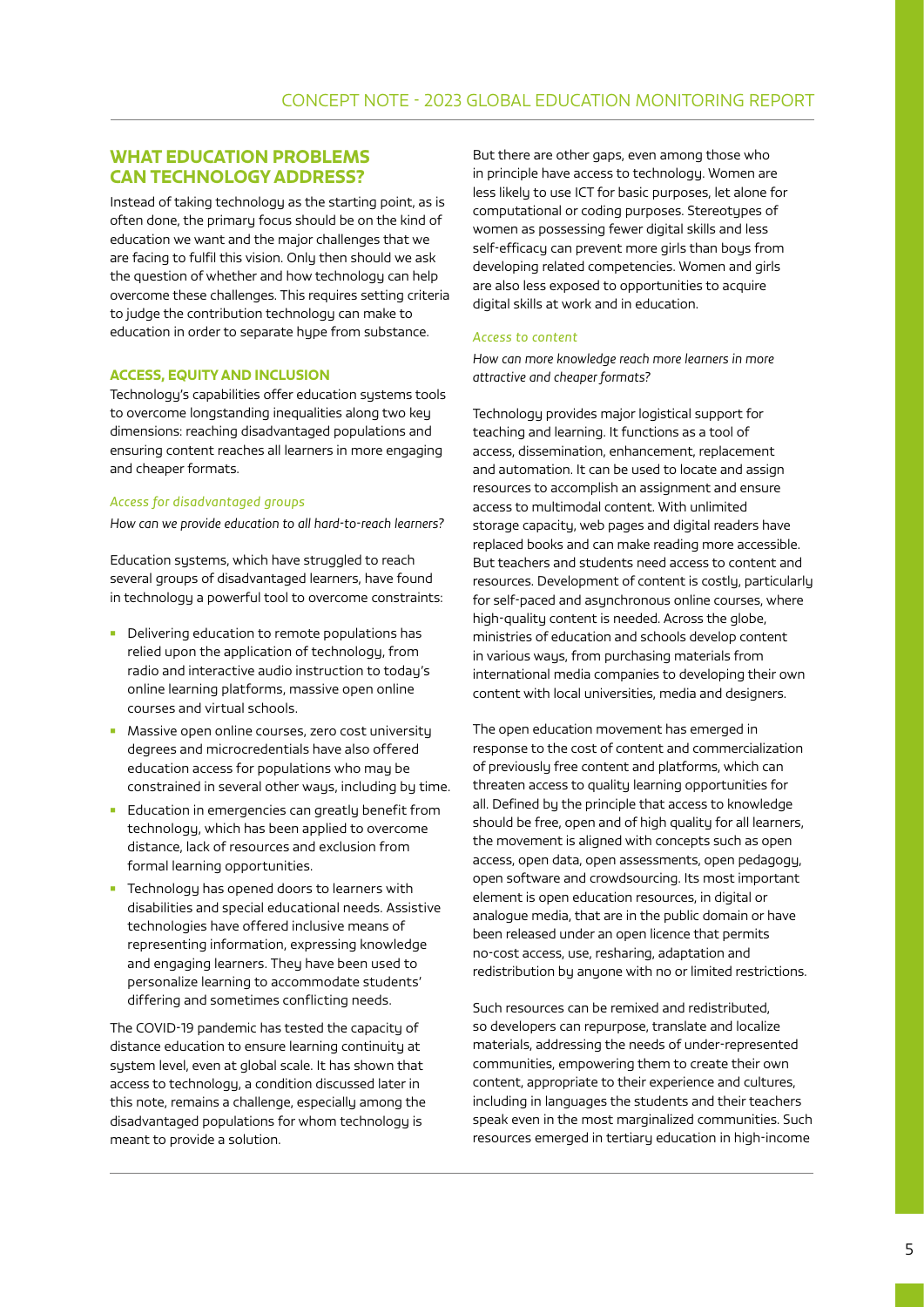countries but have also appeared in basic education in low- and middle-income countries, while they can support lifelong learning. Yet despite their advantages, they still face obstacles to large-scale adoption.

## QUALITY

Education helps individuals fulfil their potential by developing core values and acquiring fundamental knowledge to participate effectively in work and life and build better societies. Education systems can use technology to improve acquisition of basic skills – but the definition of basic skills keeps expanding as the world is transformed by technology.

#### Basic skills

How can pedagogy be transformed to engage students and improve learning?

The development of proficiency in basic skills passes through stages, from initial acquisition to increasing fluency and application in specific areas. Disadvantaged learners often fall behind their peers in developing such proficiencies. They may not have enough stimulation and support at home or may have missed out on pre-primary education so arrive in school already with knowledge gaps, such as limited vocabulary or familiarity with numbers. They may find it difficult to do their homework with living conditions not conducive to study so may need more practice in school. Yet, their classes may be large and teachers cannot dedicate to them the amount of time they need.

Technology could help teachers offer more opportunities for practice, increasing efficiency in the use of classroom time, through hardware, such as interactive whiteboards, or software: closed or behaviourist applications – e.g. games, puzzles and tutorials – through which students learn 'from' the computer which generally functions as a tutor, and open or constructivist applications – e.g. email, concept mapping, spreadsheets, design programmes, simulators and word processing – through which students learn 'with' the computer. Software can offer exercises that adapt to ability levels, increasingly with the support of artificial intelligence that personalizes learning, can help learners progress at their own pace and encourage them to catch up with their peers. If designed well, software can help students explore various ways of learning that suit their style, including approaches that engage learners to create their own content and interact with peers. But the right mix of traditional and technology-based instruction will vary by skill, available resources and teacher characteristics. Technology is a source of both potential support and new challenges in classrooms. Technology applications can help teachers maintain student motivation and concentration and bring them to order; receive scripted support; communicate with parents; and carry out multiple routine tasks, such as how to present information, summarize discussions, take notes and annotate texts. But for most people, technology is associated with challenges in classrooms. Disruption is one. A common policy debate is whether mobile phones should be used or banned, in other words, whether their pedagogical use should be promoted or their capacity to distract should be minimized.

#### Digital skills

How can education systems provide the new skills that technology demands?

As technology increasingly permeates daily lives, learners need skills to navigate the digital world and, through them, to explore new ways for developing competency to participate in work, society and politics. Individuals need to critically 'access, manage, understand, integrate, communicate, evaluate and create information' for multiple purposes. These competencies include the following:

- The promise of digital spaces as diverse and open has been blunted by misinformation, disinformation, polarization and bad behaviour, stoked by anonymity. This has impacted education calling for data on data and information literacy. Views that stoke hatred, discrimination and disrespect and incite violence are disseminated through technology. They affect debates over the content of education and infringe on academic freedom. They pose a risk to the social cohesion that education has been tasked with helping to build.
- **Technology holds great potential for networked and** distributed learning. Online environments expose learners to new ideas, sources of information and ways of communication and collaboration – but also call for skills to fulfil this potential, which range from soft skills to navigating online services.
- **Technology has created a need for skills** to create digital content, ranging from opportunities for expression to contributions to the teaching and learning process and to advanced skills in coding and programming.
- Digital connectivity and the use of social media and instant messaging platforms can expose learners to a range of safety concerns, from online abuse often from their peers, to digital identity

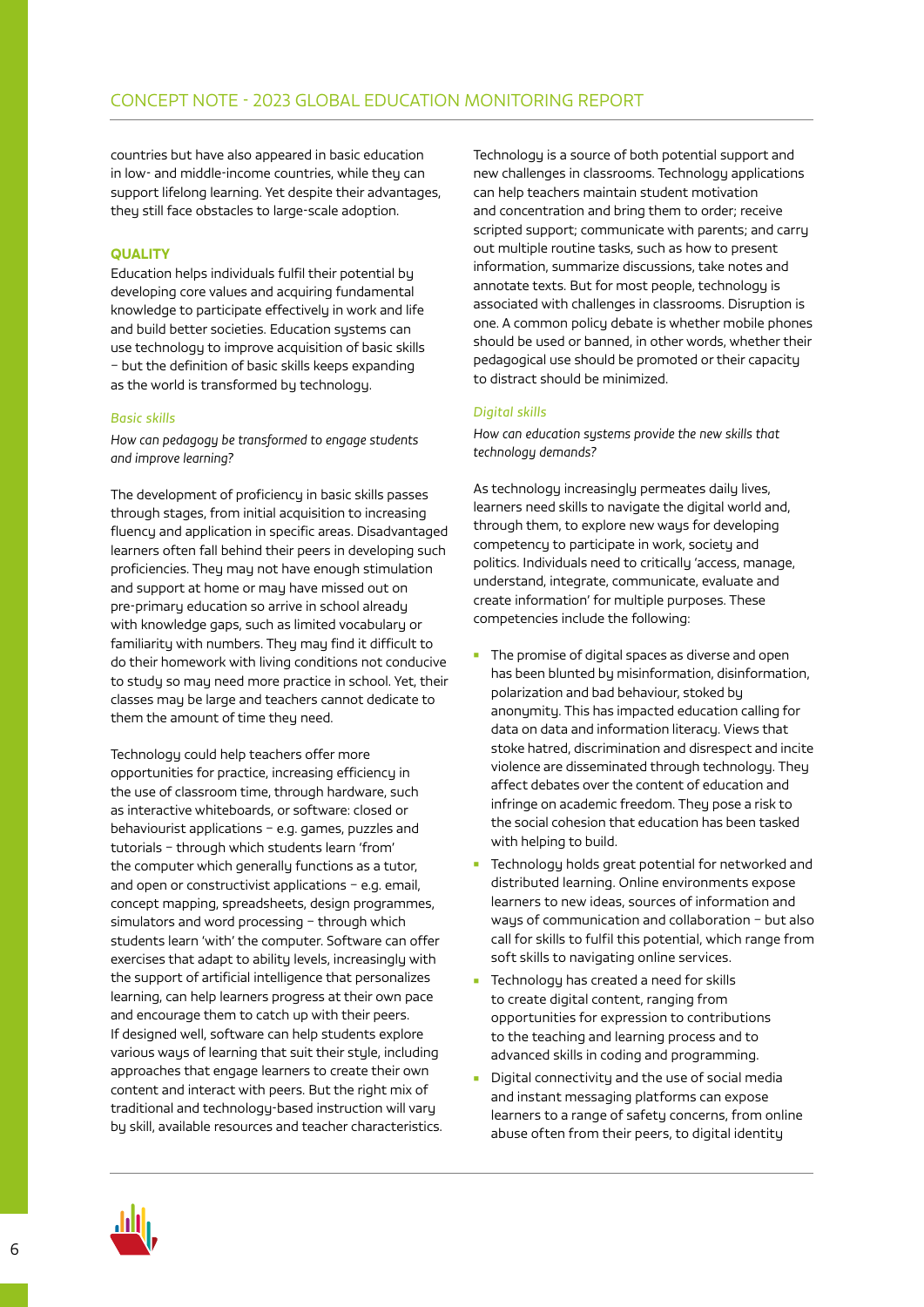theft. Technology can have a negative impact on health, happiness and well-being, including from addiction to games, entertainment, information and videos. Soaring screen time reduces outdoor activity and sleep quality; anxiety, obesity and social isolation are on the increase. Attention deficiency is linked to continuous exposure to phones and devices. Competency is using technology to one's positive benefit is needed.

**Finally, digital technology requires familiarity** with a range of problem-solving techniques.

How education systems approach new and continuously evolving objectives related to technology is a major challenge. They need to assess and anticipate skills needs, develop competence frameworks, issue guidelines, draft curricula, design courses and allocate funds. Textbooks need to be updated more frequently and to become dynamic and interactive. Knowledge on how best to build these skills and competencies is also evolving. Another question is about the right mix between formal, non-formal and informal learning opportunities. If many learners reach proficiency outside school settings, the focus of school activities needs to be reconsidered.

## TECHNOLOGY DEVELOPMENT

How can education systems support technological development?

Technology is itself a subject, taught at all levels of education but especially at the post-secondary level. Educators globally want to see improvements in science, technology, engineering and mathematics. Governments aim to increase the share of students in these fields. Many also try to promote equality, notably between females and males. The application of technology is shaping economies and redefining occupations and professional requirements. It is also shaping education and training, for example, simulators have revolutionized training in some professions. Education can help spread the use of advanced technologies by developing skills for their effective deployment and can respond to needs emerging from job displacement in sectors affected by automation.

Technical, vocational and higher education institutions play a central role in national strategies for technological development, employment and economic growth. However, this role is in flux, as education institutions are acquiring more autonomy to set their own strategies. They need to update their study programmes, procure equipment, anticipate future

needs and validate skills, as technology changes at great speed, transcending disciplines. They need to attract income from technology firms which seek to partner with them. They need to compete for students, especially as skills are being acquired outside formal education. Education also plays a role in transferring technology from countries that have it to countries that need it, such as partnerships between education institutions and scholarship programmes, which are constantly being rethought.

## SYSTEM MANAGEMENT

How can assessment and other education management data be more relevant and widely used?

Technology can improve data collection and analysis to support education decisions and practices. In past years, many technological changes have been seen in the assessment of learning achievement, such as automating grading tests, combating plagiarism, storing assessment information to improve classroom practice, and introducing adaptive computer-assisted assessment. New technologies use response speed, answer sequencing and different problem-solving approaches to advance from traditional evaluations of multiple choice questions. Technology also serves in assessing complex skills, such as collaboration.

But is the rich information generated being used sufficiently, effectively and efficiently? Countries may not be linking curriculum and instruction practice. They may be choosing sophisticated assessment solutions but lack the capacity to draw inference and interpret results. As government agencies often lack such capacity, the role of private providers is increasing, raising concerns over their influence over education policies, curricula and textbooks. Questions over data privacy are being raised, as the use of online platforms during COVID-19 has provided opportunities to generate more data. It is questioned whether the use of more performance data is at the expense of education quality. A related concern is that private companies wield too much control over the certification of digital skills, which are often attached to proprietary technology.

Technology increases opportunities to collect other useful education management information. It can be used to improve processes, from prompt teacher salary payments through mobile money to building maintenance and other resource allocation planning through geographic information systems. Payroll data can be combined with teacher training management. Textbook procurement and distribution can be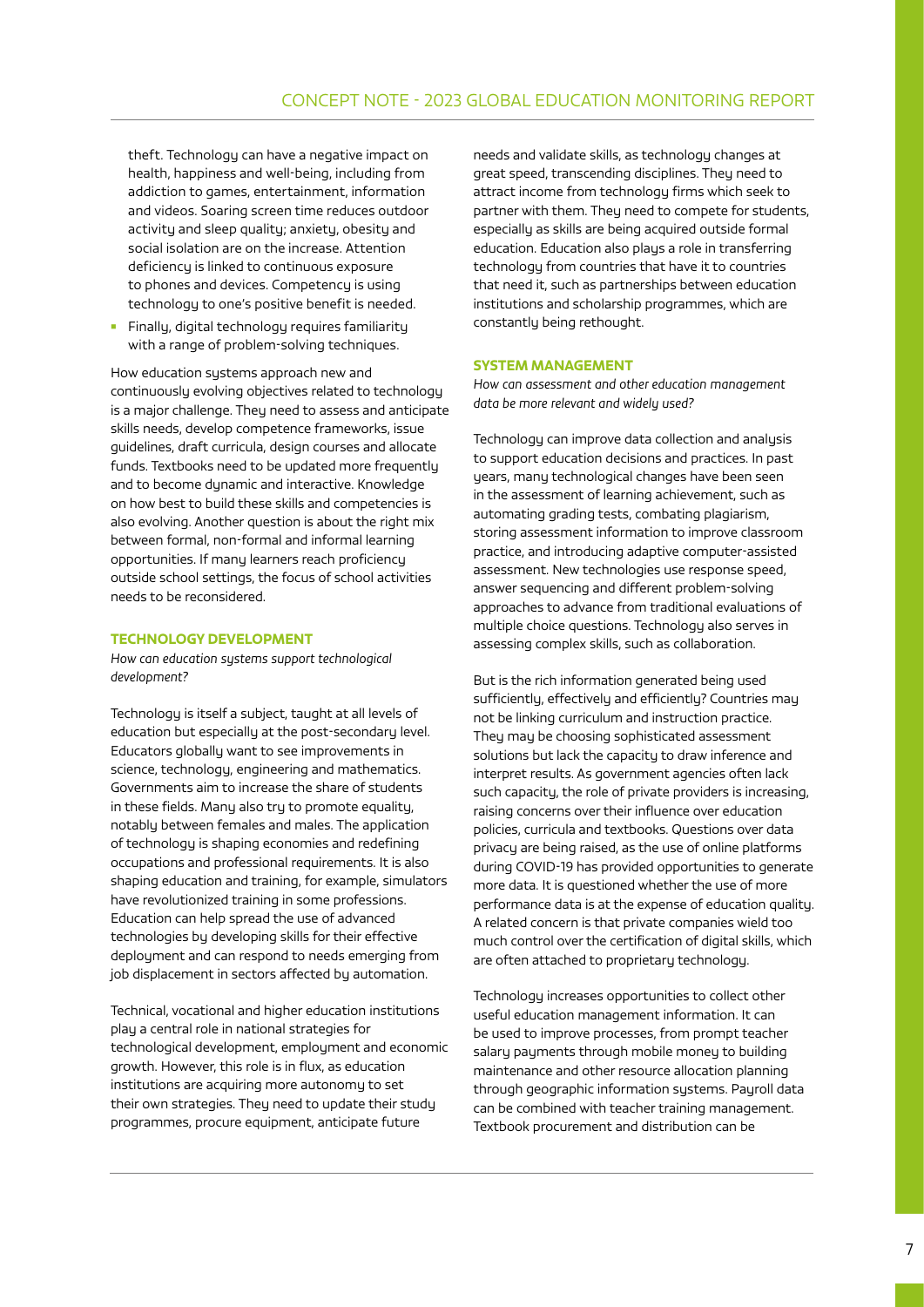improved using geographic information systems for resource allocation. And data collection and verification can be simplified through the use of mobile data.

## WHAT CONDITIONS NEED TO BE MET FOR TECHNOLOGY TO SUPPORT EDUCATION?

For technology to support education, certain conditions need to be met. But in practice, they are not. How can education benefit from technology when hundreds of millions of learners lack access to electricity, let alone to internet and devices; where there is no regulatory framework to protect them; and where teachers are not prepared to use technology?

## ACCESS TO TECHNOLOGY

How can education systems ensure that all learners have access to technology resources?

All of technology's promises are of no value if they are only accessible to countries' richest people and the world's richest countries. By definition, the diffusion of technology is a gradual process. However, the question of equitable dissemination receives insufficient attention by policymakers. The report will look at how access to technology in education is distributed within and between countries in terms of infrastructure and networks, such as electricity and the internet, as well as the distribution of individual devices such as laptops, tablets and smartphones. Examples will be explored of programmes that compensate for lack of access to electricity or the internet, such as preloading content onto offline technology solutions. The issue of adaptation of such content to the social and cultural contexts of beneficiaries will also be explored.

Public policies that promote the provision of technology will be reviewed in terms of their impact on equity, efficiency and effectiveness in education, and accordingly, the report will ask questions including what decisions governments need to take, how costs of maintenance and replacement are calculated, how finance is ensured, how procurement is organized and how education policymakers access reliable evidence. Policymakers are targeted closely by private providers through aggressive commercial marketing, direct and indirect, of multiple products. How can they be encouraged not to commit to any one kind of technology and instead commit to intended education outcomes and ask who will be best served and through which technologies? International strategies and

programmes that try to improve the availability of technology in education in poorer countries will be reviewed.

#### GOVERNANCE AND REGULATION

How can education sustems protect learners from the risks of technology?

Technology holds great potential for improving education. But as learners increasingly spend their lives online, they face risks related to content, contact and conduct, which spill over to education. Transparent and participatory methods of governance in the use of education technology are increasingly needed to address these challenges and ensure that the right decisions are being made for the benefit of current and future generations.

Legislation and policies are being developed, especially in the Global North to promote standards, regulation and legal protection for privacy, security and safety. The report will review how many countries are making progress in establishing such structures but also how effective these are proving to be. It will also look at the challenges some technologies are posing. For instance, the use of facial recognition technology as a disciplinary device raises questions on consent, the commodification of information and whether such applications are used to control students' minds and education. Applications of artificial intelligence raise ethical issues and pose potential threats to the right to education.

#### TEACHER PREPARATION

How can education sustems support all teachers to teach, use and deal with technology effectively?

Teachers and teaching are a core part of discussions on technology for learning. In a rapidly changing world affected by technology, teachers face large and increasing demands to engage with technology in education and develop related competencies. Such demands have become more intense with the move to distance learning during COVID-19. Successful technology integration, i.e. routine but thoughtful technology use targeted at improving learning, is tightly linked to teacher practices. It involves a relationship between the teacher, technology use and various personal, environmental, cultural and behavioural conditions or factors within particular professional and organizational contexts.

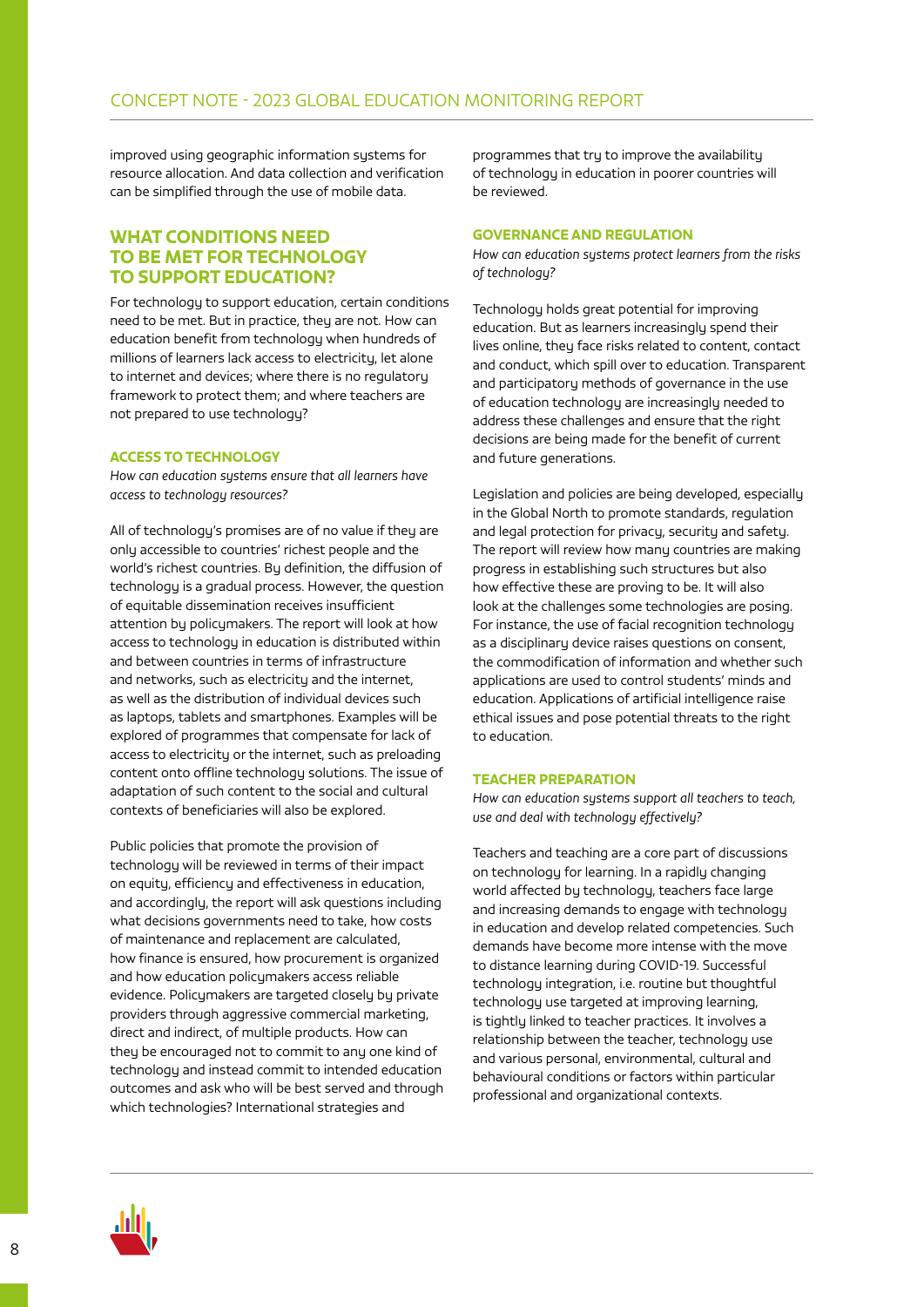Barriers to teachers' technology use can be organized into three categories. First, there are barriers concerning teachers' access to technology, as discussed above. Second, even if they can access technology, they do not automatically use it. They may be impeded by barriers hard to overcome, related to readiness to integrate technology, beliefs over pedagogy and technology, age and personality. Third, external organizational factors play a role, notably the lack of support by school leaders and the lack of responsive professional development programmes. Training needs to be connected to the objective of transforming teachers into facilitators of learning through technology, establishing where possible online professional learning communities. Training also needs to extend to support personnel.

# IT IS NOT ONLY EDUCATION TECHNOLOGY THAT AFFECTS EDUCATION

While the 2023 GEM Report will focus primarily on information and communications technology applications to education, known as education technology, it will also take the opportunity to look at other technologies that can help accelerate the achievement of SDG 4. These other applications will be examined through the lens of selected SDG 4 targets.

Among them, target 4.a on education facilities and learning environments will examine construction and energy technologies that can improve conditions for learners, including solar panels and other renewable energy sources that can increase access to technology, models that can reduce disaster risks for buildings, construction materials that make schools more appropriate for learning and reduce their energy footprint, and water and sanitation technologies that improve learners' daily lives.

# NEXT STEPS FOR THE 2023 GEM REPORT

Within the framework described above of how technology relates to key education challenges and minimum conditions, the 2023 GEM Report will ask the following questions:

What do we know about the role of technology in addressing each of the education challenges identified with respect to access, equity and inclusion; quality; technology development; and sustem management?

- What do we know about the potential negative impacts of technology on education challenges in each of these areas?
- How do countries facilitate access to technology to ensure there are no gaps between different learners and schools?
- How do education systems embed the use of technology through reforming curricula, redesigning learning materials and supporting teachers?
- How can the negative consequences of the use of technology be addressed in education and in the way they impact education?

Responses to these questions will provide a comparative evidence base from which to draw recommendations. New descriptive analysis captured in country profiles on a range of laws and policies related to technology in education will feature in the PEER website and will complement the report. Discussions on successful technology policies and programmes that have helped strengthen education systems, and critical analyses of the system-wide effects of technology in education will encourage fruitful debates.

This concept note presents the early thinking of the GEM Report team in preparation for the 2023 Report on technology and education. The team would like to invite its readers to:

- **Provide substantive feedback to the proposed** lines of research.
- Recommend evidence-based examples from around the world that illustrate beneficial and harmful impacts of technology, and solutions to challenges found in different education sustems.
- **Recommend potential areas of new research drawing** on already established or previously unexplored sources of quantitative and qualitative data.

In the coming days, there will be a call for expressions of interest on background papers for selected areas of the 2023 Report.

View the online consultation: [Bit.ly/2023consultation](https://2023gemreportconsultation.wordpress.com/)